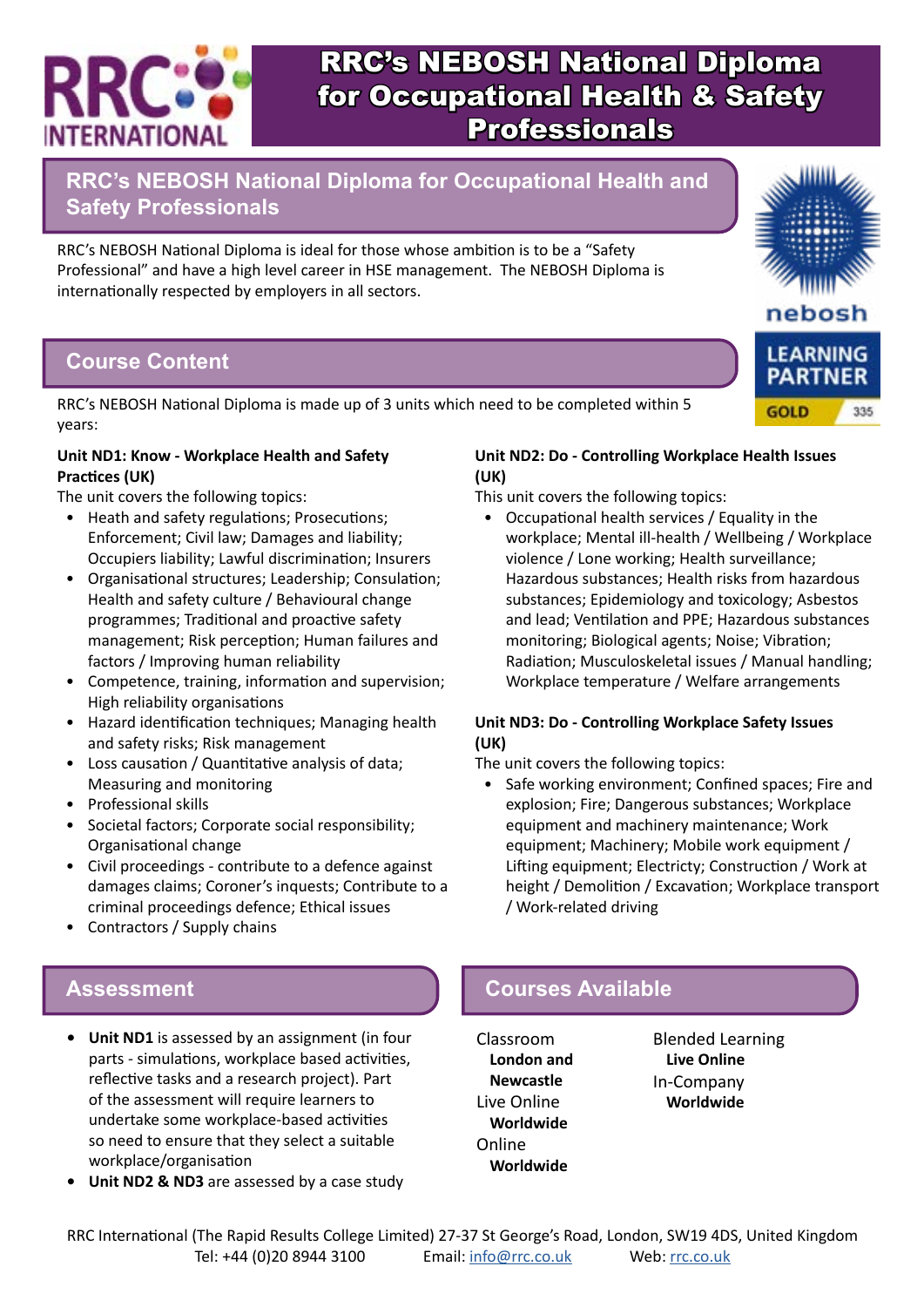

## **Entry Requirements**

The NEBOSH Diploma is based on international standards and best practice and builds on the knowledge gained at NEBOSH Certificate level. Whilst the knowledge gained from studying the NEBOSH Certificate is not repeated, it is required to successfully complete the assessments.

### **Classroom Courses**

- Classroom Courses will take place in London, UK
- 6 week course (30 days) + private study & assessments
- Ideal for those who like a traditional, structured learning environment away from their workplace

| Location             | <b>Unit</b>     | Week 1            | Week 2       | Assessment<br>Release /<br><b>Submission Date</b> | Fee                                                       |  |
|----------------------|-----------------|-------------------|--------------|---------------------------------------------------|-----------------------------------------------------------|--|
| Wimbledon,<br>London | ND <sub>1</sub> | 9-13 Jan 23       | 6-10 Feb 23  | Release: 15 Mar 23<br>Submission: 28 Apr 23       |                                                           |  |
|                      |                 | 15-19 Jan 24      | 12-16 Feb 24 | Release: March 24<br>Submission: TBC              |                                                           |  |
|                      | ND <sub>2</sub> | 5-9 Sep 22        | 3-7 Oct 22   | Release: 9 Nov 22<br>Submission: 7 Dec 22         | <b>Individual Unit</b><br>$£1,665 + VAT +$<br>NEBOSH £137 |  |
|                      |                 | 4-8 Sep 23        | 2-6 Oct 23   | Release: 15 Nov 23<br>Submission: 13 Dec 23       |                                                           |  |
|                      |                 | 9-13 Sep 24       | 7-11 Oct 24  | Release: November 24<br><b>Submission: TBC</b>    | $(E2, 135)^*$                                             |  |
|                      | ND <sub>3</sub> | 16-20 May 22      | 13-17 Jun 22 | Release: 13 Jul 22<br>Submission: 10 Aug 22       | Complete<br>course                                        |  |
|                      |                 | 8-12 May 23       | 5-9 Jun 23   | Release: 19 Jul 23<br>Submission: 16 Aug 23       | $£4,920 + VAT +$<br>NEBOSH £474                           |  |
|                      |                 | 29 Apr - 3 May 24 | 27-31 May 24 | Release: July 24<br><b>Submission: TBC</b>        | (E6, 378)                                                 |  |
| Newcastle            | ND <sub>2</sub> | 26-30 Sep 22      | 17-21 Oct 22 | Release: 9 Nov 22<br>Submission: 7 Dec 22         |                                                           |  |
|                      | ND <sub>3</sub> | 6-10 Jun 22       | 20-24 Jun 22 | Release: 13 Jul 22<br>Submission: 10 Aug 22       |                                                           |  |

\*NEBOSH Enrolement Fee £63 - payable for the first unit only



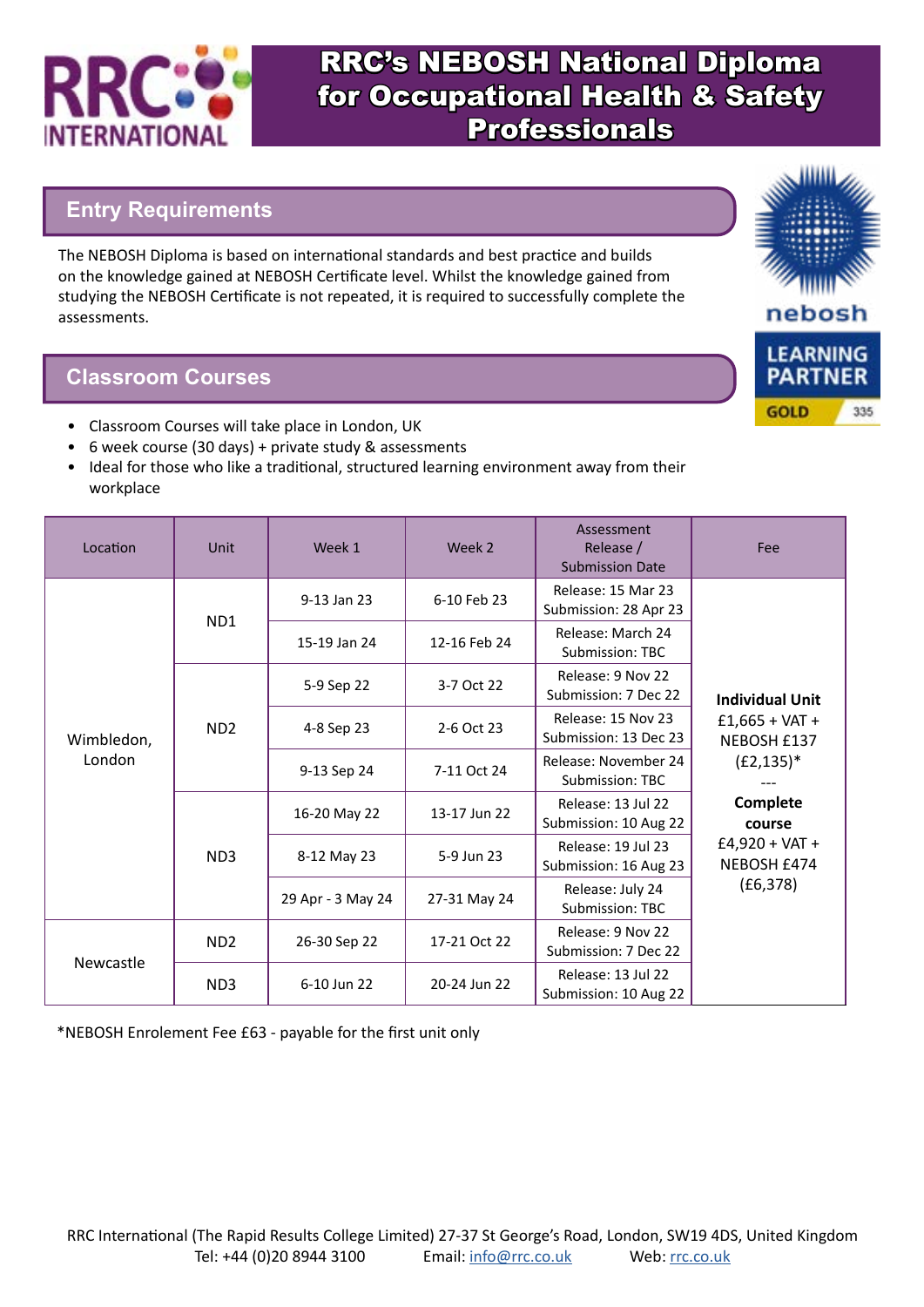

## **Live Online Courses**

- Real-time Zoom classes delivering a classroom learning environment in the comfort of your own home
- Provide structured learning with scheduled dates
- Available worldwide classes run 09:00 to 17:00 UK time

| Unit            | Week 1            | Week 2            | <b>Assessment Release</b><br>/Submission Date | Fee                             | <b>LEARNING</b><br><b>PARTNER</b> |
|-----------------|-------------------|-------------------|-----------------------------------------------|---------------------------------|-----------------------------------|
| ND1             | 4-8 Jul 22        | 1-5 Aug 22        | Release: 14 Sep 22<br>Submission: 26 Oct 22   |                                 | 335<br><b>GOLD</b>                |
|                 | 4-8 Jul 22        | 8-12 Aug 22       | Release: 14 Sep 22<br>Submission: 26 Oct 22   | <b>Individual Unit</b>          |                                   |
|                 | 10-14 Jul 23      | 1-5 Aug 23        | Release: 13 Sep 23<br>Submission: 25 Oct 23   | $£1,250 + VAT +$<br>NEBOSH £137 |                                   |
|                 | 8-12 Jul 24       | 5-9 Aug 24        | Release: September 24<br>Submission: TBC      | $(E1,637)^*$                    |                                   |
| ND <sub>2</sub> | 27 Feb - 3 Mar 23 | 27-31 Mar 23      | Release: 10 May 23<br>Submission: 8 Jun 23    | <b>Complete</b><br>course       |                                   |
|                 | 11-15 Mar 24      | 8-12 Apr 24       | Release: May 24<br>Submission: TBC            | $£3,675+VAT +$<br>NEBOSH £474   |                                   |
| ND3             | 31 Oct - 4 Nov 22 | 28 Nov - 2 Dec 22 | Release: 11 Jan 23<br>Submission: 8 Feb 23    | (E4, 884)                       |                                   |
|                 | 6-10 Nov 23       | 4-8 Dec 23        | Release: January 24<br>Submission: TBC        |                                 |                                   |

\*NEBOSH Enrolement Fee £63 - payable for the first unit only

nebosh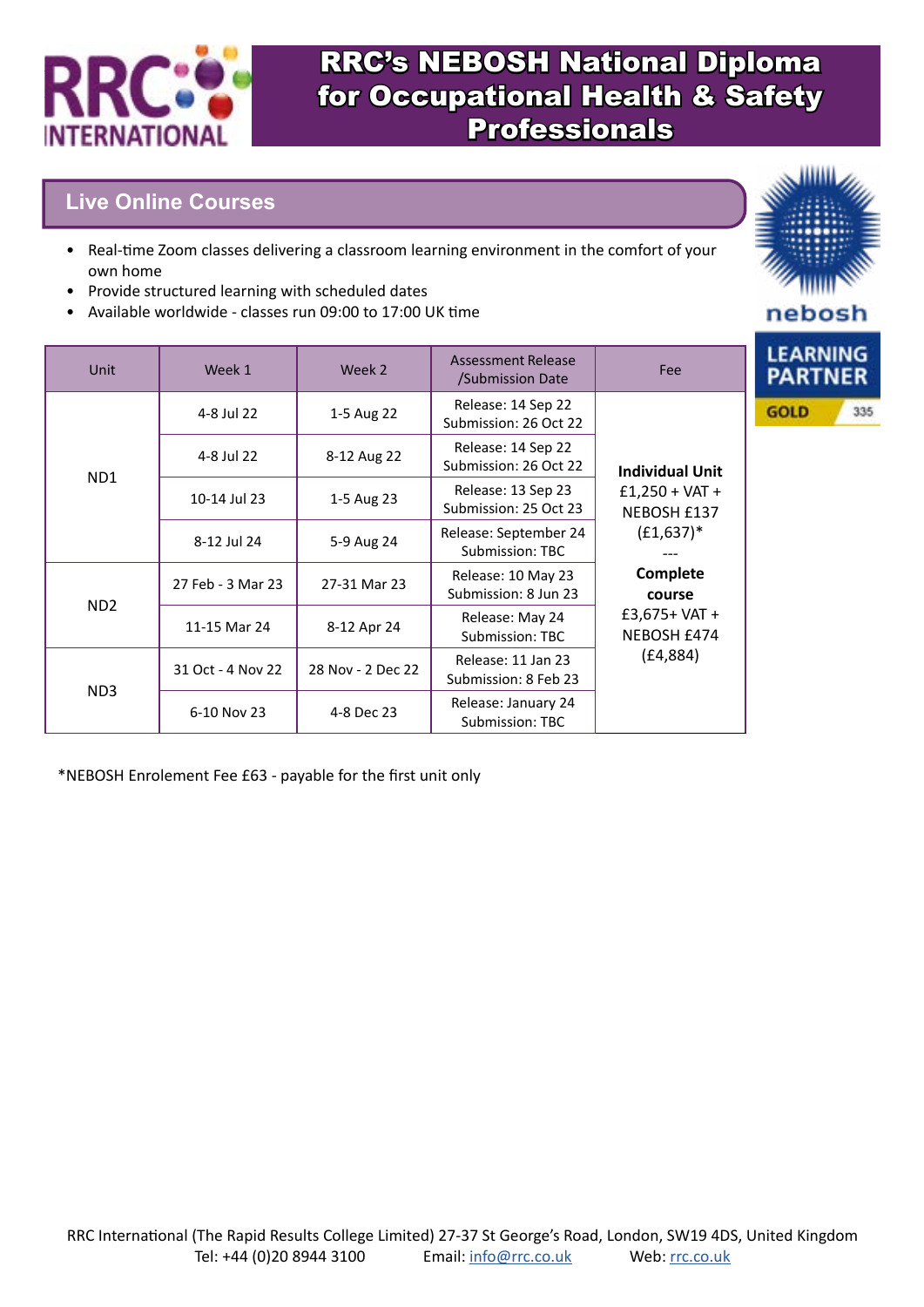

## **Blended Learning**

- 3 x 5-day Live Online workshops (one week per unit for ND1, ND2, ND3) plus around 350 hours of directed online study, private study and assessment
- Ideal for those with limited time but want the motivation and support of direct interaction with a tutor and fellow learners.

## **Live Online**

| Unit                        | Workshop          | <b>Assessment Release</b><br>/Submission Date | Fee                                |  |
|-----------------------------|-------------------|-----------------------------------------------|------------------------------------|--|
|                             | 25-29 Jul 22      | Release: 14 Sep 22<br>Submission: 26 Oct 22   | <b>Individual Unit</b>             |  |
| ND <sub>1</sub>             | 31 Jul - 4 Aug 23 | Release: Sepember 23<br>Submission: TBC       |                                    |  |
|                             | 29 Jul - 2 Aug 24 | Release: September 24<br>Submission: TBC      | $£995 + VAT +$<br>NEBOSH £137      |  |
| N <sub>D</sub> <sub>2</sub> | 26-30 Sep 22      | Release: November 22<br>Submission: TBC       | $(E1,331)^*$<br>Complete<br>course |  |
|                             | 25-29 Sep 23      | Release: November 23<br>Submission: TBC       |                                    |  |
| ND <sub>3</sub>             | 6-10 Jun 22       | Release: 13 Jul 22<br>Submission: 10 Aug 22   | $£2,946 + VAT +$<br>NEBOSH £474    |  |
|                             | 22-26 May 23      | Release: July 23<br>Submission: TBC           | (E4,009.20)                        |  |
|                             | 20-24 May 24      | Release: July 24<br><b>Submission: TBC</b>    |                                    |  |

\*NEBOSH Enrolement Fee £63 - payable for the first unit only

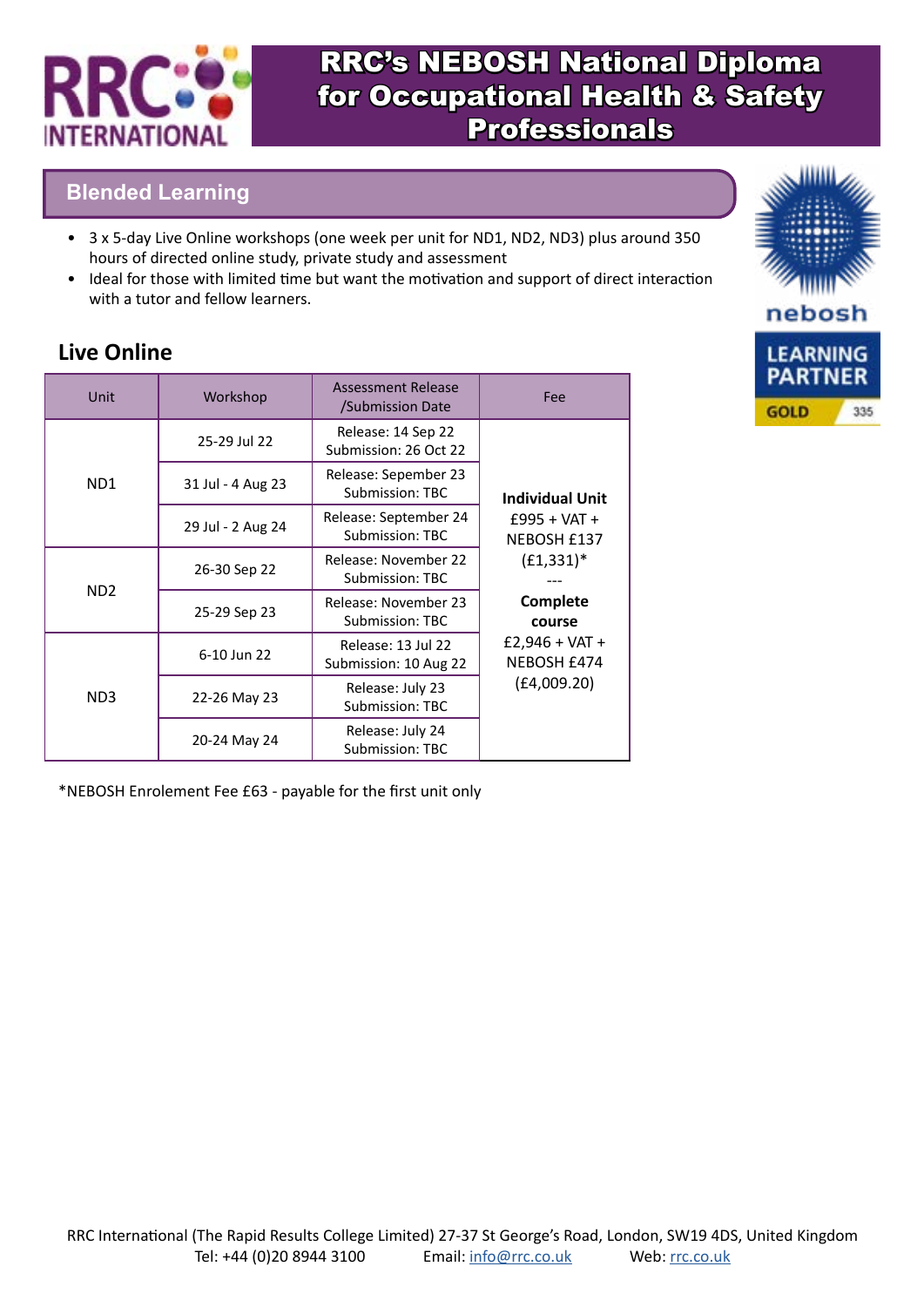

## **Revision Workshops**

- Live Online Revision Workshops 3x 1 day (one per unit)
- Ideal for those who would like additional support with their assessment preparation

| Unit             | Workshop  | Fee               |  |
|------------------|-----------|-------------------|--|
|                  | 15 Aug 22 |                   |  |
|                  | 17 Feb 23 |                   |  |
| N <sub>D</sub> 1 | 25 Aug 23 | $£75 + VAT (£95)$ |  |
|                  | 23 Feb 24 |                   |  |
|                  | 23 Aug 24 |                   |  |
|                  | 25 Apr 22 |                   |  |
|                  | 21 Oct 22 |                   |  |
| N <sub>D</sub> 2 | 21 Apr 23 | $£75 + VAT (£95)$ |  |
|                  | 20 Oct 23 |                   |  |
|                  | 19 Apr 24 |                   |  |
|                  | 24 Oct 24 |                   |  |
| ND <sub>3</sub>  | 20 Jun 22 |                   |  |
|                  | 16 Dec 22 |                   |  |
|                  | 23 Jun 23 | $£75 + VAT (£95)$ |  |
|                  | 15 Dec 23 |                   |  |
|                  | 21 Jun 24 |                   |  |

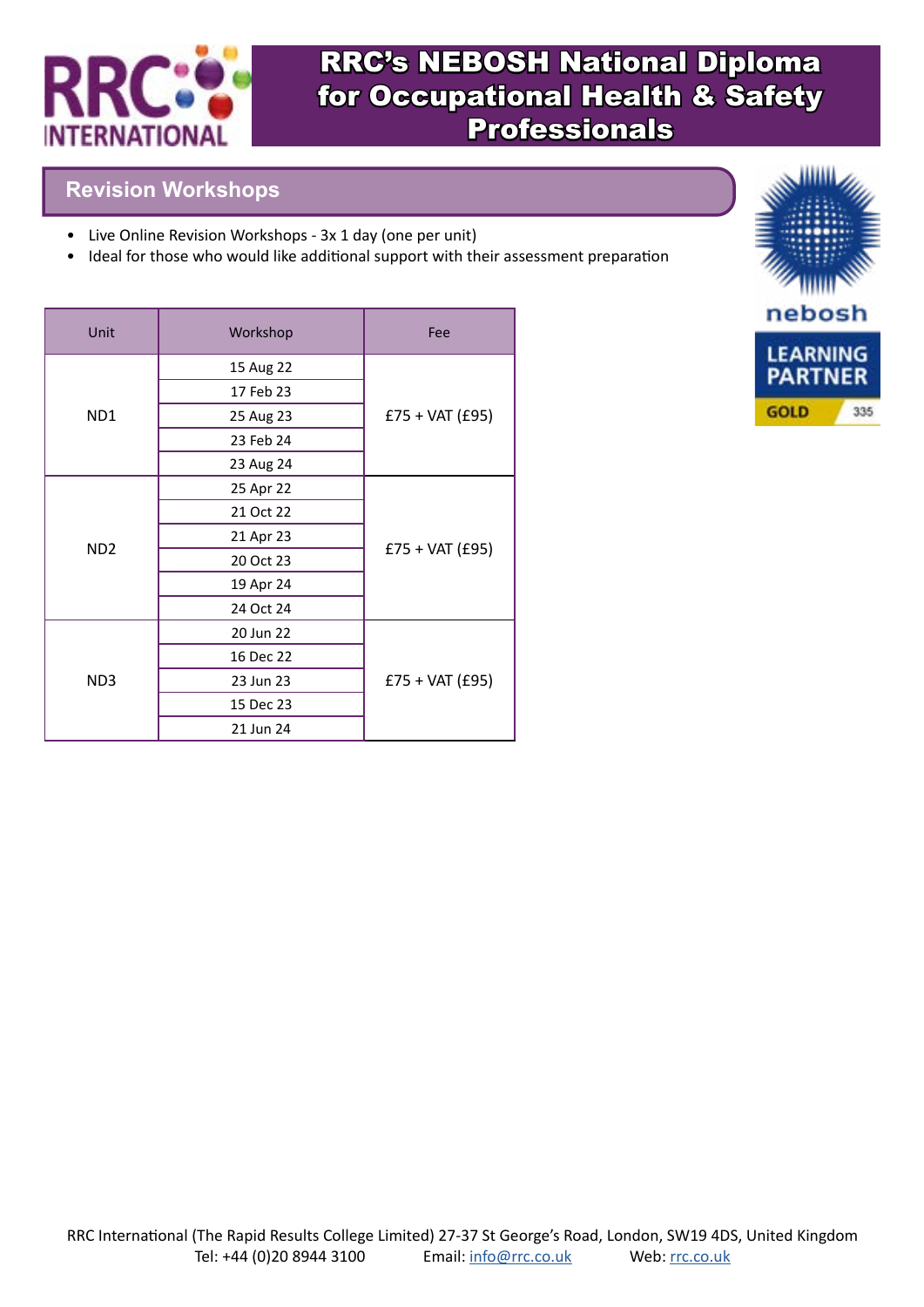

#### **Online Courses**

Flexible, fully tutor supported online learning available anywhere in the world

- 469 hours of study (12-30 months) including assessments
- 30-Day Money Back Guarantee with all RRC online courses
- Ideal for those whose lifestyle needs a flexible high quality learning method

| <b>Online Course Fees</b> |                                            |  |  |
|---------------------------|--------------------------------------------|--|--|
| Complete Course           | £1,467 + VAT + £474 NEBOSH Fee (£2,234.40) |  |  |
| Unit ND1                  | £499 + VAT + £137 NEBOSH Fee (£735.80)*    |  |  |
| Unit ND <sub>2</sub>      | £499 + VAT + £137 NEBOSH Fee (£735.80)*    |  |  |
| Unit ND3                  | £499 + VAT + £137 NEBOSH Fee (£735.80)*    |  |  |

\*NEBOSH Enrolement Fee £63 - payable for the first unit only

| <b>Assessment Release / Submission Dates</b> |                       |                       |  |
|----------------------------------------------|-----------------------|-----------------------|--|
| Unit ND1                                     | Unit ND <sub>2</sub>  | Unit ND3              |  |
| Release: 9 Mar 22                            | Release: 11 May 22    | Release: 13 Jul 22    |  |
| Submission: 22 Apr 22                        | Submission: 20 Jun 22 | Submission: 10 Aug 22 |  |
| Release: 14 Sep 22                           | Release: 9 Nov 22     | Release: 11 Jan 23    |  |
| Submission: 26 Oct 22                        | Submission: 7 Dec 22  | Submission: 8 Feb 23  |  |
| Release: 15 Mar 23                           | Release: 10 May 23    | Release: 19 Jul 23    |  |
| Submission: 28 Apr 23                        | Submission: 8 Jun 23  | Submission: 16 Aug 23 |  |
| Release: 13 Sep 23                           | Release: 15 Nov 23    | Release: Jan 24       |  |
| Submission: 25 Oct 23                        | Submission: 13 Dec 23 | Submission: Feb 24    |  |